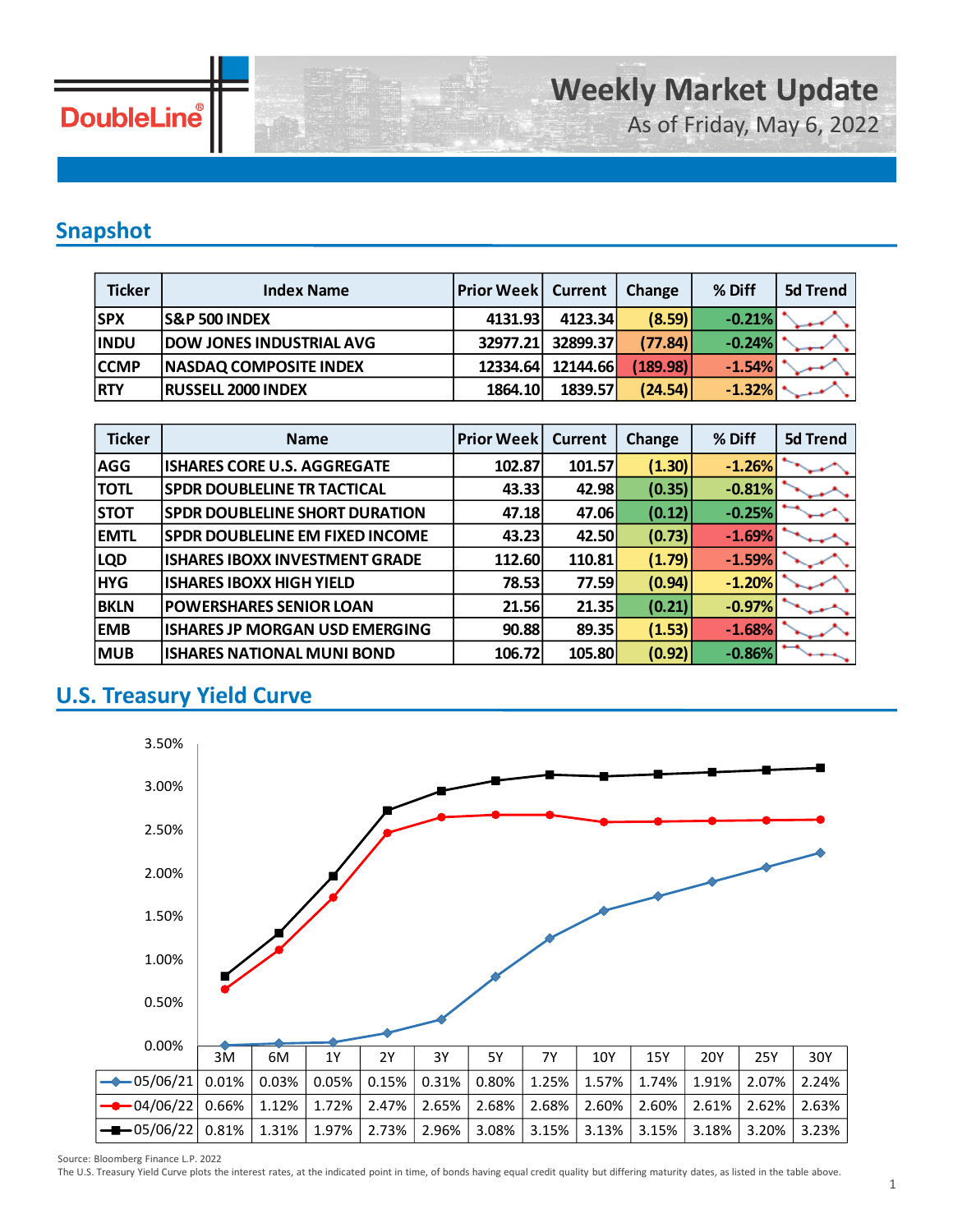# **DoubleLine**

# **Weekly Market Update**

Friday, May 6, 2022

### **ISM Manufacturing PMI (Seasonally Adjusted, % Balance/Diffusion Index)**



### **ISM Services PMI (Non-Seasonally Adjusted, % Balance/Diffusion Index)**



#### **Fed Funds Target Rate (Non-Seasonally Adjusted, %)**

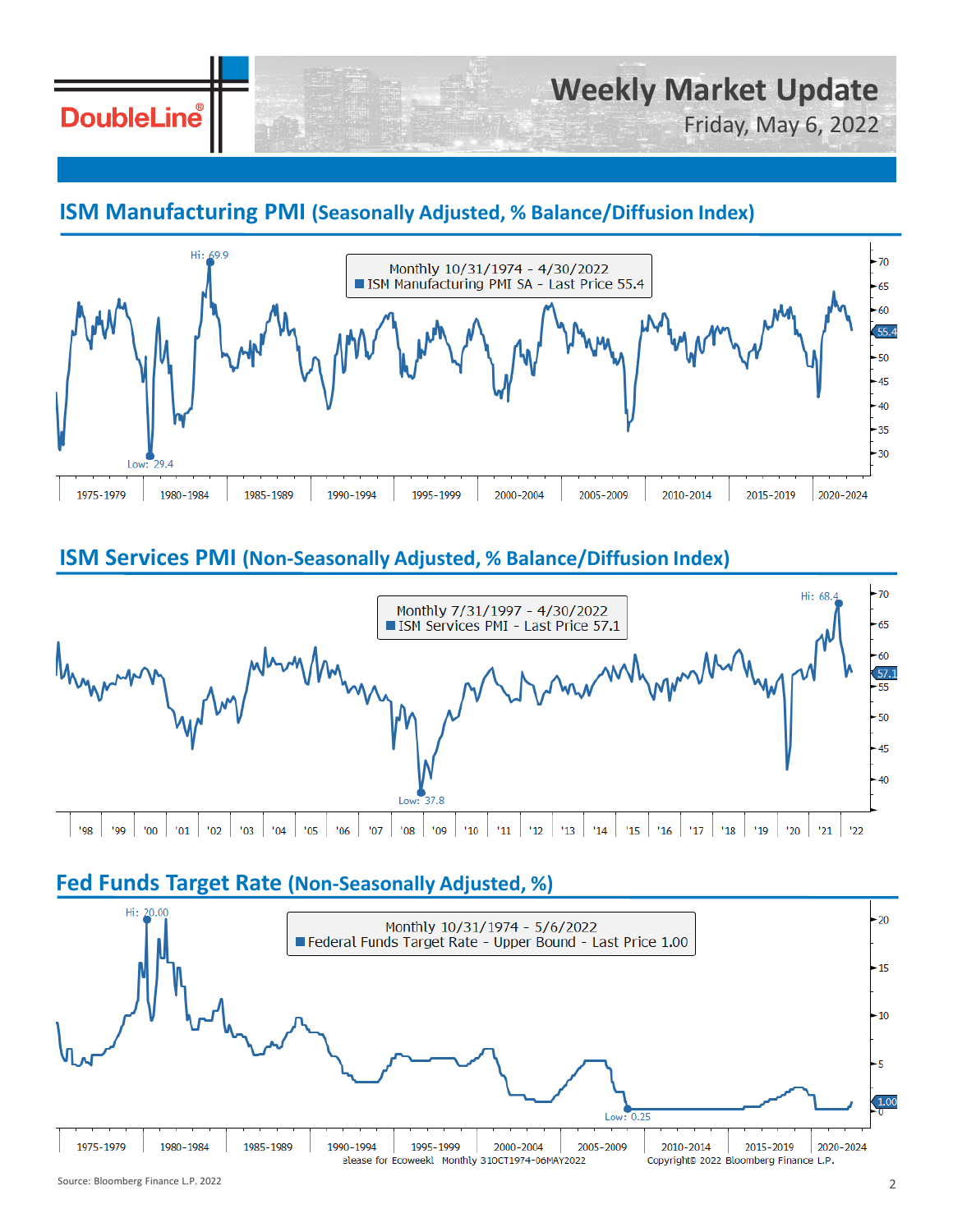## **DoubleLine**

# **Weekly Market Update**

As of Friday, May 6, 2022

**Foreign Exchange**







**Rates**



### **Commodities**







 $0.24$ 

 $0.20$ 

 $-0.15$ 

 $-0.10$ 

 $-0.05$ 

 $0.00$